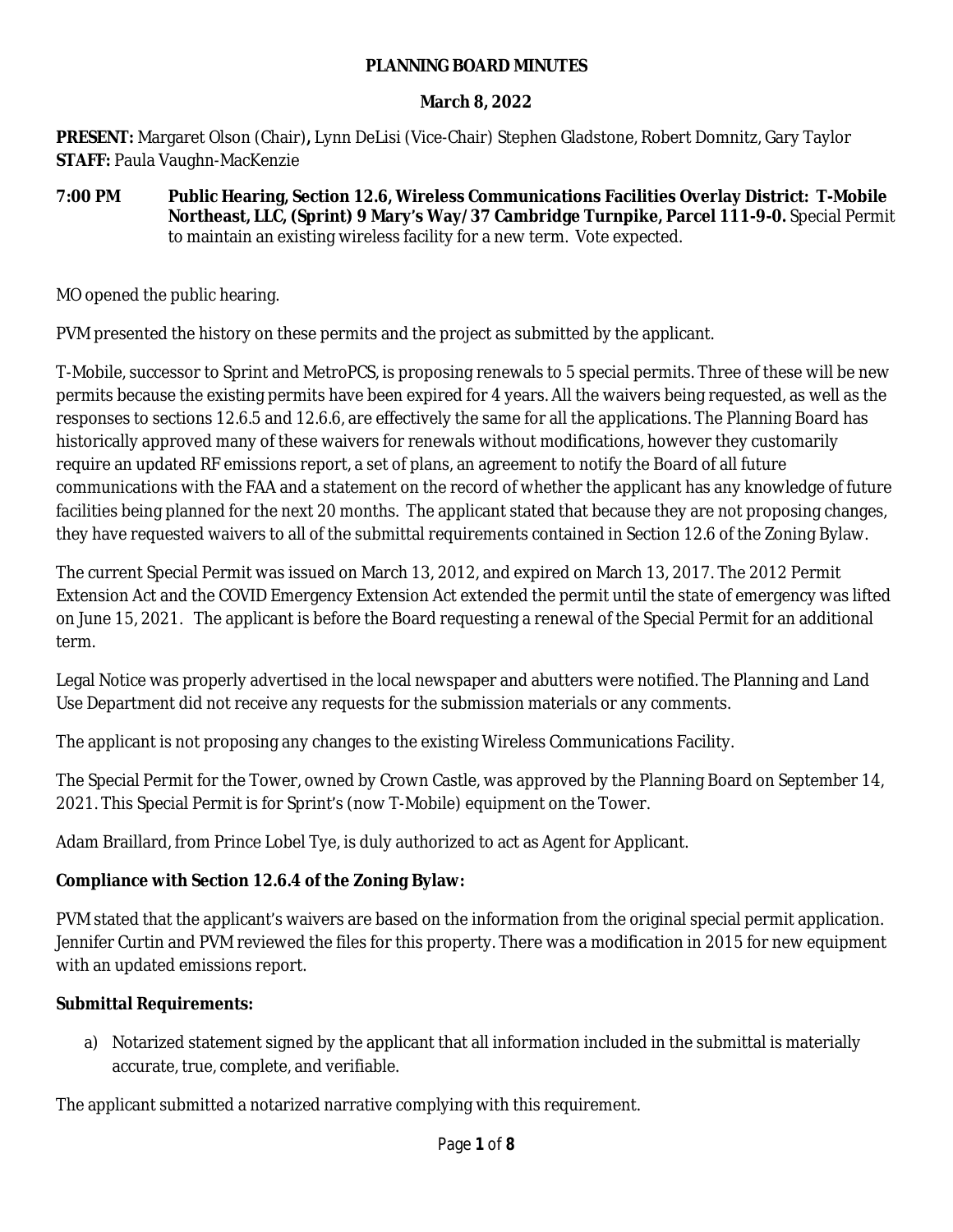b) A map of the Town and the area within 2 miles of Lincoln's boundaries showing the locations of (1) existing Wireless facilities and proposed facilities for the next 20 months by the applicant's wireless provider; and (2) the existing and known proposed facilities of other service providers.

(c) Data from field measurements of existing radio emissions levels to be taken within 45 days of the application.

(d) Equipment, data and drawings, etc. describing equipment, antenna, mounts, shelters and security barriers.

(e) Plans showing location of tree cover within 500 feet of the proposed facility and other details, and topography contours.

(f) Drawings of the proposed facility

(g) Schedule for testing of proposed facility, height of the facility and visual impact (balloon testing)

(h) Plan showing the facility within the overlay district including contour lines within 150 feet radius from the base, and location of trees over 20 feet tall.

(i) Copies of all written or electronic communications between the applicant and the FAA concerning the proposed site.

**12.6.4.1** requires a pre-application conference between the applicant and the Planning Board with notice to abutters and formal advertisement. The purpose is to discuss planning, design, and siting of the proposed facility.

**12.6.4.2** Unless waived by the Planning Board, the applicant shall submit copies of all written and electronic communications to be submitted by the applicant to the FAA at least 14 days prior to such submission.

The applicant requests waivers of 12.6.4 (b), (c), (d), (e), (f), (g), (h), (i), 12.6.4.1 and 12.6.4.2. The applicant states that since the facilities at the site are existing and have been operational for many years the requirements are not applicable to the Special Permit renewal as there are no changes being proposed.

The applicant has not stated that there have not been changes since the original special permit application. PVM recommended that the Planning Board require the same documentation that is routinely submitted for a request for a new special permit where no equipment changes are proposed as follows: an updated emissions report, plans, an agreement to notify the board of future communications from the FAA, and a statement of whether the applicant has any knowledge of future facilities planned for the next 20 months.

Lesley Delaney Hawkins, representative from Price Lobel Tye, said that these are five existing installations, and they are not proposing any changes or modifications just seeking a renewal. They are willing to send additional information that the Planning Board requests.

# **PVM stated that the applicant stated in their request for waiver to section 12.6.4** (c):

The applicant stated that the facilities distribution of radio signal radiation was measured at the ground level at the boundary of the abutting properties and measured at locations of existing and proposed structures of the abutting properties as part of the original Radio Frequency Coverage Study. The facility's distribution of radio signal radiation was found to compliant with federal safety limits. There are no proposed changes so there will not be any increased radio signal radiation. Therefore, there will be no adverse effect with respect to human health hazards due to radio signal radiation.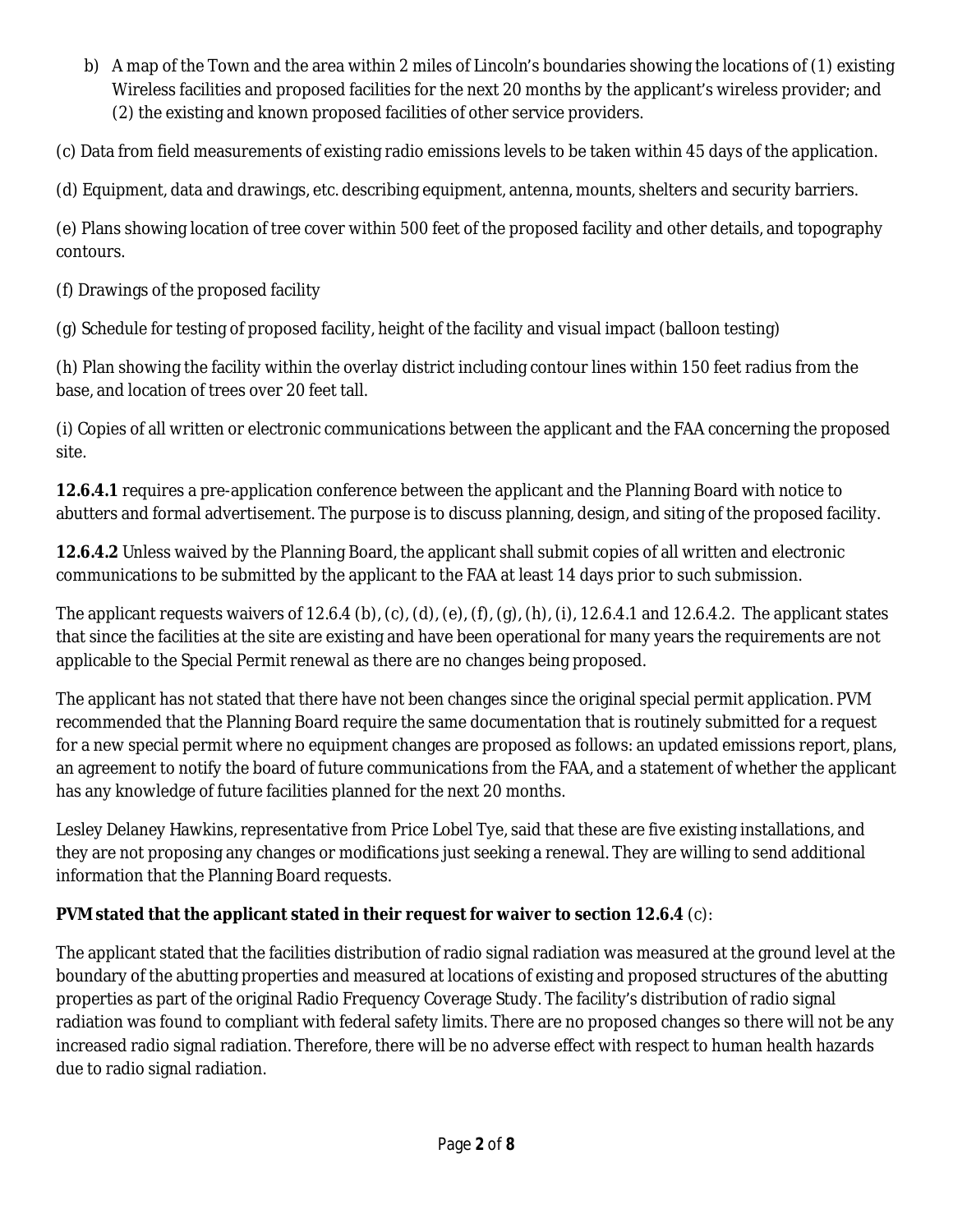BD asked when The Commons were fully built out. Measurements at ground level would not tell the story for people who live at higher stories.

MO said that the Tower has changed since 2012. If anything, the application is wrong.

GT said that there has been considerable development in the vicinity of these Towers, and that needs to be reflected in the submissions.

Christopher Redmond said that when they refer to the "original special permit" they mean the most recent special permit, for this it is the 2015 modification where there was an emissions study conducted.

Ms. Hawkins said that the applicant will connect with Jennifer Curtin to coordinate the documents for a more robust application and requested a continuance.

BD said that the application should be deemed incomplete. They asked for a waiver from 12.6.4.2, which requires the applicant to submit a copy of all communications with the FAA. He asked why they would want a waiver from that. The Board would like to be able to weigh in if there are lighting changes proposed.

Ms. Hawkins said that they will come back with a more robust application.

SG moved to continue the hearing to April 26, the Board deemed the present application incomplete, and requested a current RF report or a copy of the most recent RF report with a statement that there have been no changes made since the most recent application, an updated set of plans, an agreement to notify the Board of future communications with the FAA and a statement on the record that the applicant has no knowledge of any plans for the next 20 months. GT seconded. Roll Call: SG aye, LD aye, BD aye, MO aye, GT aye.

**7:10 PM Public Hearing, Section 12.6, Wireless Communications Facilities Overlay District: T-Mobile Northeast, LLC, (MetroPCS) 0 Bedford Road/131 Cambridge Turnpike, Parcel 127-13-0.**  Special Permit to maintain an existing wireless facility for a new term. Vote expected.

MO opened the public hearing

MO moved to continue the hearing to April 26, the Board deemed the present application incomplete, and requested a current RF report or a copy of the most recent RF report with a statement that there have been no changes made since the most recent application, an updated set of plans, an agreement to notify the Board of future communications with the FAA and a statement on the record that the applicant has no knowledge of any plans for the next 20 months. SG seconded. SG aye, LD aye, BD aye, MO aye, GT aye.

PVM said since there have been no applications since 2009, we would request a statement that nothing has changed since 2009.

MO said if the applicant has an existing RF report, she asked that staff give an opinion on if it is acceptable or if a new report should be done.

**7:20 PM Public Hearing, Section 12.6, Wireless Communications Facilities Overlay District: T-Mobile Northeast, LLC, (MetroPCS) 169 Lincoln Road, Parcel 161-11-0.** Special Permit to maintain an existing wireless facility for a new term. Vote expected.

MO opened the public hearing

MO moved to continue the hearing to April 26, the Board deemed the present application incomplete, and requested a current RF report or a copy of the most recent RF report with a statement that there have been no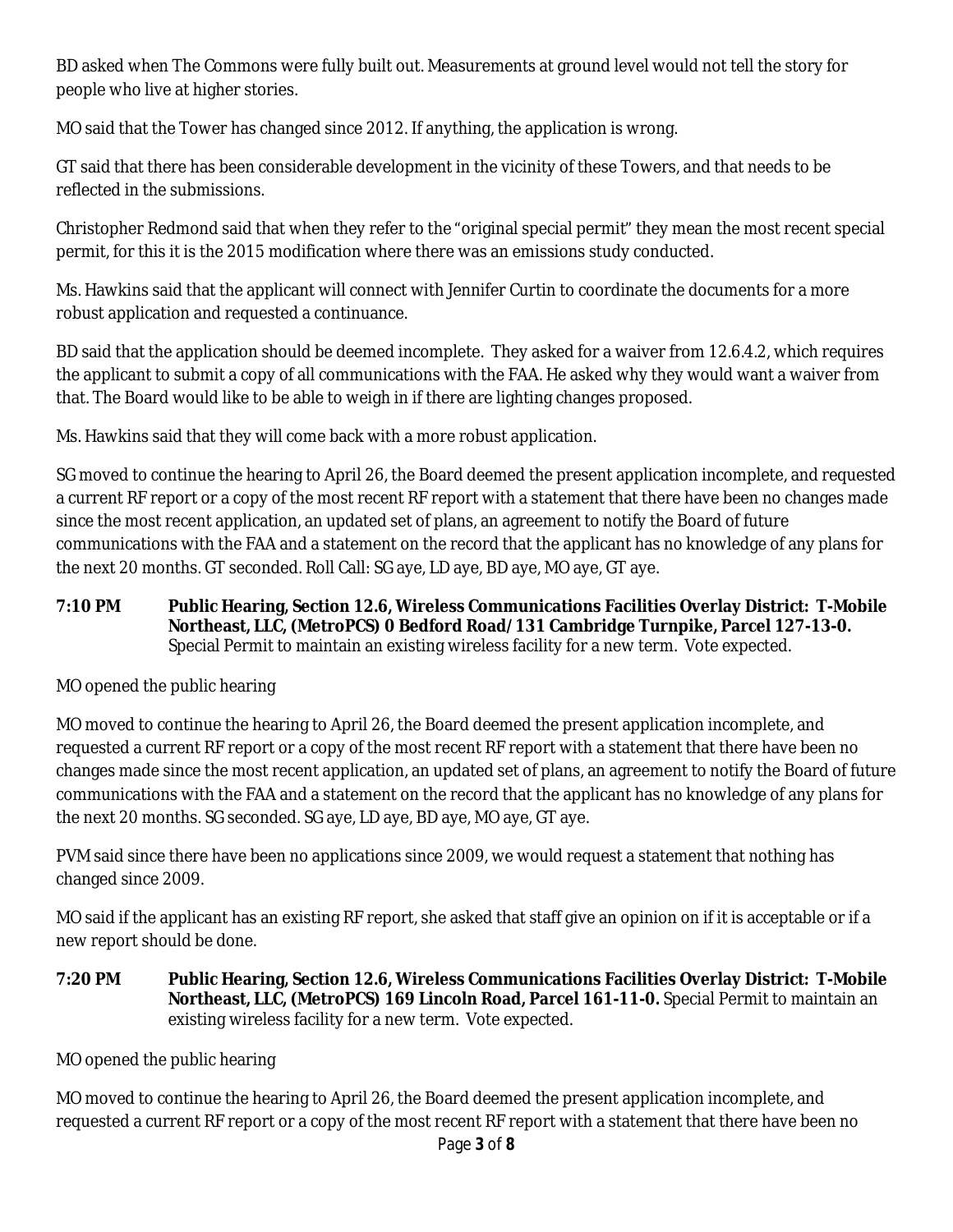changes made since the most recent application, an updated set of plans, an agreement to notify the Board of future communications with the FAA and a statement on the record that the applicant has no knowledge of any plans for the next 20 months. BD seconded.

BD said that we may not need a new RF report if nothing has changed since the original application.

MO said that she would like the applicant to check themselves to determine that nothing has changed since that is unlikely considering how long ago the permit was done.

PVM said that they can submit a statement to the Board that there have been no equipment changes since 2009 in lieu of a new emissions report.

Roll Call: SG aye, LD aye, BD aye, MO aye, GT aye.

**7:30 PM Public Hearing, Section 12.6, Wireless Communications Facilities Overlay District: T-Mobile Northeast, LLC, (Sprint) 169 Lincoln Road, Parcel 161-11-0.** Special Permit to maintain an existing wireless facility for a new term. Vote expected.

MO opened the public hearing.

The most recent Special Permit was issued on August 30, 2011, had a term of five years, and was due to expire on August 30, 2016. There was a renewal in 2015 with no emissions report. There was an emissions report submitted with an Eligible Facilities Request in 2018.

MO moved to continue the hearing to April 26, the Board deemed the present application incomplete, and requested a current RF report or a copy of the most recent RF report with a statement that there have been no changes made since the most recent application, an updated set of plans, an agreement to notify the Board of future communications with the FAA and a statement on the record that the applicant has no knowledge of any plans for the next 20 months. GT seconded. Roll Call: SG aye, LD aye, BD aye, MO aye, GT aye.

# **Business**

# **Minutes**

PVM said that BD and GT submitted edits to the minutes that will be incorporated.

MO moved to approve February 22, 2022 minutes as amended. SG seconded. Roll Call: SG aye, LD aye, BD aye, MO aye, GT aye.

# **Liaison Reports**

MO said that she, PVM, Bob Wolf, and Clarissa Rowe met with the new Minute Man NHP director, Simone Monteleone. MO initially reached out to her as a liaison to BPAC to communicate the need for crosswalks. Ms. Rowe was asked to attend because she is a landscape architect and Planner who has a relationship with MassDOT. MO stated that Ms. Monteleone is not opposed to crosswalks but does not want them to lead to archeological sites or wetlands. She said that MassDOT put the crosswalks in their plan without investigating what the road actually looks like. For example, the planned crosswalk at Mill Street does not lead directly into the parking lot. Ms. Monteleone said that she would like time to determine where the crosswalks should be. The crosswalk at the Minuteman School was put in at the request of the Park, but the Park said that it leads into archeological area. MO added that the Section 106 process is continuing, and we will hopefully get crosswalks and splitter islands because they are all part of the traffic calming.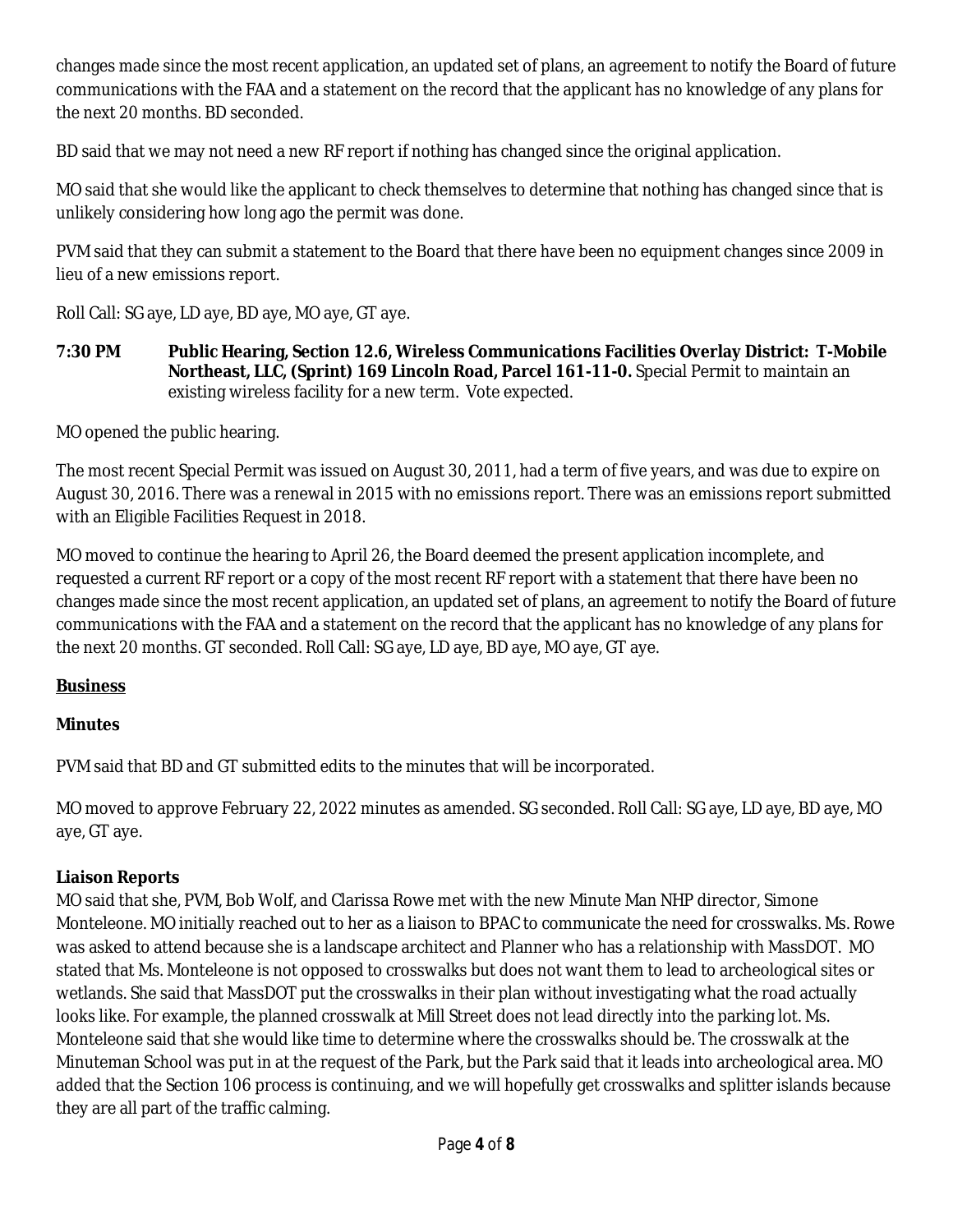BD said that removing the crosswalk at the Minuteman Tech driveway makes sense, but it may be useful to replace it with a splitter island since it is a good place for drivers to begin to slow down and notice that they are entering the Park.

PVM agreed that there is a need for a series of traffic calming measures because one crosswalk will not accomplish reduced speeds along the length of the corridor. PVM stated that Ms. Monteleone understands that traffic calming will reduce noise and make the park experience better.

BD asked about the Brooks Road crosswalk.

PVM said an issue is that it crosses the Concord line, and Concord is not in favor of crosswalks.

BD said siting it opposite the visitor parking lot would be an option.

PVM agreed and said the Town could ask for it again. She noted that the purpose of the meeting was to give Ms. Monteleone context on the three years of work that have gone into MassDOT's plan. The Town of Lincoln has been advocating for bicycle and pedestrian safety for a long time.

SG said that he sat in on the Select Board meeting last night and the Community Center will be brought up at Town Meeting. There would be room to add new debt for a community center as the debt from the schools tapers off. There is a limit on how much debt the Town can take on and the school project took a lot of that. As the bond is paid off, the total amount of debt decreases. He added that there is a Finance Committee meeting coming up soon where more information on this will be presented.

GT said that we have benefitted from an AAA bond rating which reduces the interest to be paid on a bond. If we get too deep into debt, it will jeopardize that rating. We would like to preserve our rating to keep interest rates on existing and future bonds low.

BD said that, even though we are paying down the balance on the bonds, there is a fixed payment. So taxes will be increased with more debt even though there is more headroom for borrowing.

**7:40 PM Public Hearing, Section 12.6, Wireless Communications Facilities Overlay District: T-Mobile Northeast, LLC, (MetroPCS) 295 Cambridge Turnpike, Parcel 132-25-0.** Special Permit to maintain an existing wireless facility for a new term. Vote expected.

MO opened the public hearing.

MO moved to continue the hearing to April 26, the Board deemed the present application incomplete, and requested a current RF report or the most recent RF report with a statement that there have been no changes made since the most recent application, an updated set of plans, an agreement to notify the Board of future communications with the FAA and a statement on the record that the applicant has no knowledge of any plans for the next 20 months. GT seconded. Roll Call: SG aye, LD aye, BD aye, MO aye, GT aye.

**7:50 PM Public Hearing for Town Meeting warrant article 35, proposed changes to the Lincoln Zoning Bylaw Section 19.3 Violations and Penalty:** to increase the fine amount from "not exceeding \$100 dollars for each offense" to \$300 dollars for each offense as follows: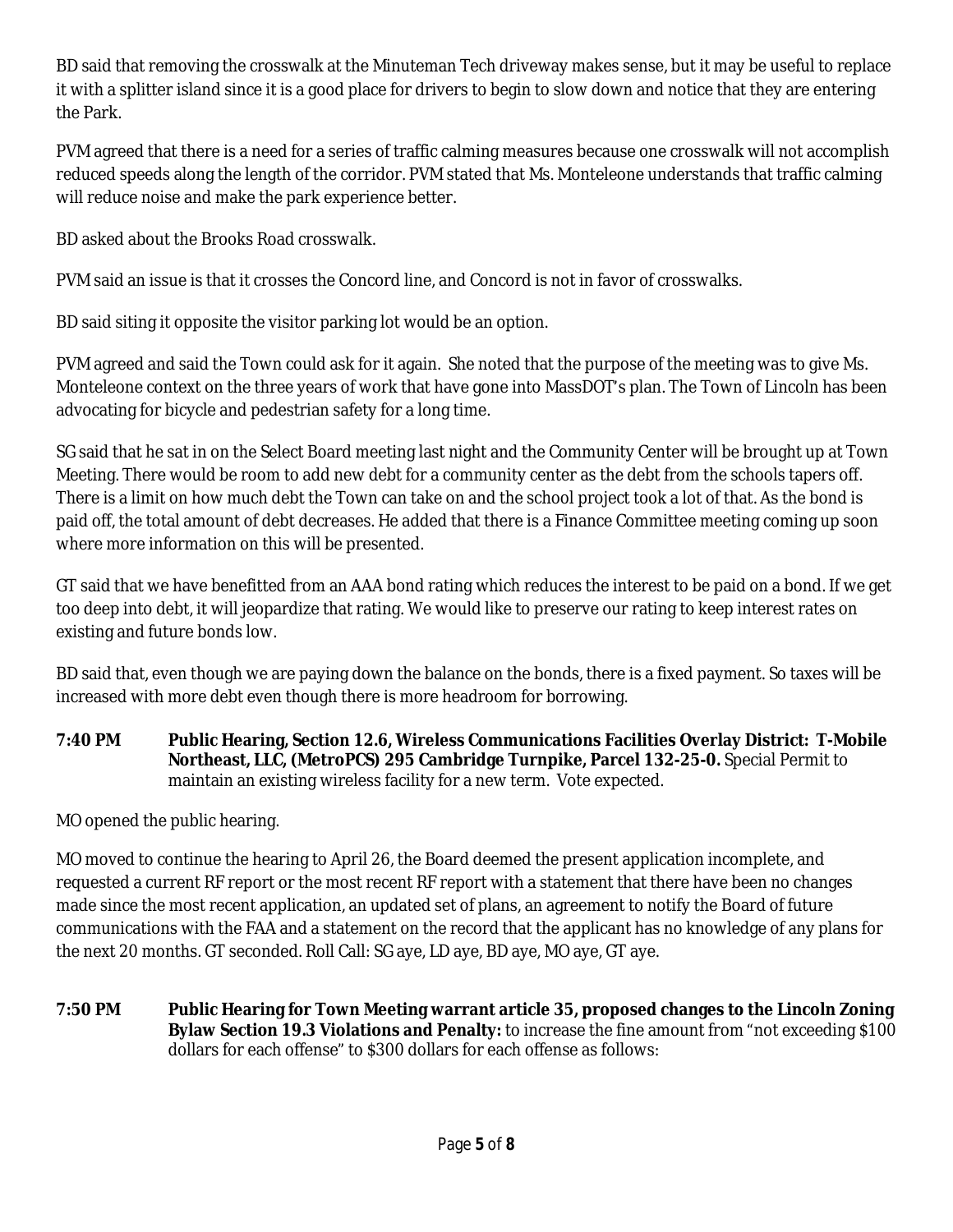19.3 Whoever violates any provisions of this By-law shall be punished by a fine not exceeding one of three hundred  $(1, 1, 0)$  ( $(300)$  dollars for each offense. Each day or portion thereof that such violation continues shall constitute a separate offense to replace it in its entirety.

MO opened the public hearing.

David Summer, Chair of the Zoning Board, presented the proposed bylaw change. They would like to increase the fine for zoning violations. In his 10 years on the Board, they have fined 1 or 2 people and those fines were ultimately waived in court. This is not for revenue gathering, just in keeping with the times and to be used as another tool in the toolbox when faced with zoning violations.

LD said that there are few ways to enforce the fines.

MO said that is a limitation of state law. She agrees that it is still a worthwhile statement.

LD said that the first questions people may have is what happens if people do not pay the fines.

Mr. Summer said that is an issue that has been discussed with Town Counsel who advised that the Town would have to bring a lawsuit to enforce the fine in Land Court. Judges do not usually enforce these kinds of fines.

MO said that the fine helps the Town go to court. If the result is that the violation is fixed and the fine is waived, then the goals of the town have been met since the goal is compliance not to gain revenue.

BD said that it is worth going to court to stop someone from violating the building code.

PVM said that the \$300 per day is the maximum that the State will allow for these kinds of fines. We are looking for compliance and not to go to court.

LD asked what the other Towns do for fines and that it would be good to reference it in his presentation at Town Meeting.

Mr. Summer said that other Town's use \$300. Mr. Summer requested that the Board endorse the warrant article.

MO moved to close the public hearing. GT seconded. Roll Call: SG aye, LD aye, BD aye, MO aye, GT aye.

MO moved to endorse the warrant article. LD seconded. Roll Call: SG aye, LD aye, BD aye, MO aye, GT aye.

**8:10 PM Briefing and Request for Endorsement by Paul Shorb on Citizens Petition Town Meeting Warrant Article 31 and related motion:** To see if the Town will vote to request home rule legislation to establish the authority to restrict the installation of fossil fuel infrastructure in major new construction.

Paul Shorb presented the proposed warrant article. This warrant article and draft bylaw have been drafted by the Green Energy Committee.

MO asked if this is sponsored by the GEC and if they have endorsed it.

Mr. Shorb said that it got on the warrant through a Citizens Petition and the GEC has endorsed it.

PVM asked if it will be presented at Town Meeting as being proposed by the GEC.

Mr. Shorb said that it will be presented by him and Trish O'Hagan as citizen's petitioners with remarks being that it has been endorsed by the Green Energy Committee.

BD asked if they are members of the GEC.

Mr. Shorb said that he is a voting member of the GEC but Trish is not.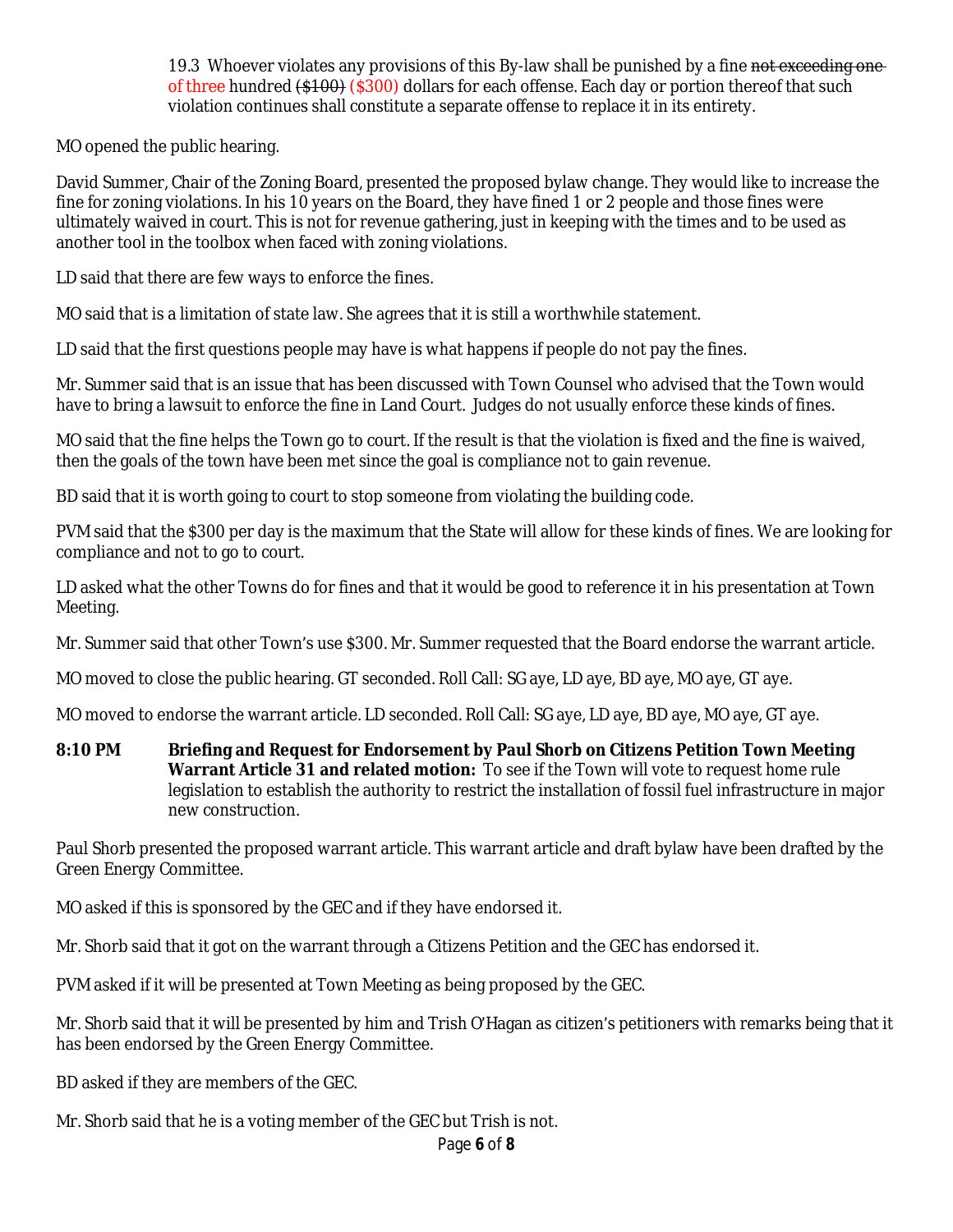PVM said that the Citizen's Petition is short and asks for special legislation for the Town to be able to ban fossil fuels. This is over and above state building code and is not allowed on a Town by Town basis unless the Town receives special legislation. Other towns have put this forward; Lexington, Concord, Acton and Brookline and all have been rejected. The state does not want different building codes in every city and town. This is a way for Lincoln to add its voice to try to get the state to move in the direction of banning fossil fuels. The motion includes an addition to the general bylaw. This bylaw was based on Acton and Lexington's bylaws which have not been accepted by the Attorney General.

Mr. Shorb said that the AG has rejected the first one, because the requirement is that a home rule petition be done prior to submission. He said that this is more of a push to the legislature into a net zero stretch code.

PVM said that the general bylaw needs some refinement. These are significant policy discussions that should be made during a public process. Usually, a bylaw takes a year to craft before being presented to Town Meeting. The section on the Building Inspector having discretion to make a financial analysis as currently written may create liability issues for the Town. The appeals process should not go through the Select Board. If enforcement consists of denying building permits, the appeals would go through the Building Code Appeals Board. The Planning Board may support the political statement to move the Town toward banning fossil fuel, by endorsing the citizen's petition without the bylaw. If the legislature allows it, then Lincoln could work to craft a bylaw that goes through the proper public process.

MO said that she shares the concerns raised by PVM. There needs to be multiple public hearings when drafting a bylaw. She agrees with making statements on energy use. She is concerned with the motion because it attaches the bylaw. She would like to support the petition and push for the stretch code.

Mr. Shorb said that they are open to revising the motion as they have until March 18<sup>th</sup>. He is interested in PVM's evaluation of how the bylaw draft can be improved to still bring it to a vote at Town Meeting. He agrees that it is not usually how a bylaw is passed, but this one is simple. The Town can then discuss if they are willing to say that all new building shall be electric.

BD said that it would be the better path to build momentum and connect with the residents. He is concerned that people will think the Green Energy Committee is going further than they should.

GT said that it is not just the GEC that is concerned about this. Senator Barrett is also concerned with how the stretch code is being handled and he is pushing for the kinds of changes the GEC is talking about. It is important to support public statements that say Town's should be able to enforce a code that bans fossil fuels in new construction. It is important for these statements of principle to be discussed and send a concrete message to the legislature.

Ms. O'Hagan said that the climate bill passed last year has clear guidelines of greenhouse gas reductions. Without electrification, those are not possible. We have to push for the government to put the law into effect.

GT said that cities and towns cannot pass building codes that exceed what is in place at the state level.

Mr. Shorb said that the reason for the problem is that, if the state does not approve the current proposal, Towns are prevented from changing their codes. They should allow towns to opt into all electric if they want to. The comment period for the stretch code proposal has been extended to March 18<sup>th</sup>.